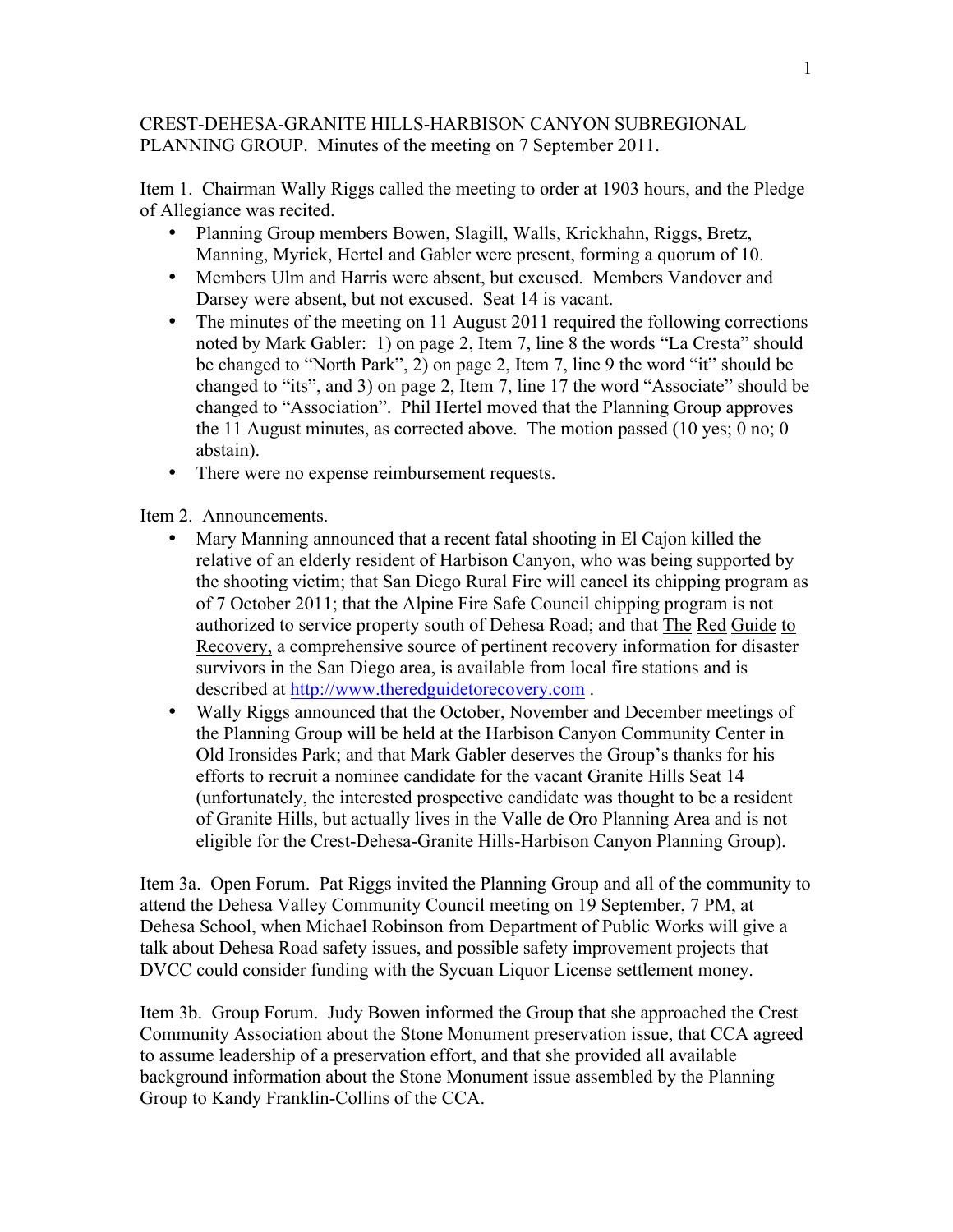Item 4. Committee Reports. None.

Item 5. Private Project Proposal. Discussion and action on Sycuan Fee-to-Trust Environmental Assessment. Chairman Wally Riggs introduced Adam Day, spokesperson for the Sycuan Band, and invited him to describe the fee-to-trust project and the Revised Environmental Assessment under consideration for approval by the Bureau of Indian Affairs. Mr. Day described several major changes to the proposed projects originally defined for the Band's fee-to-trust application that was initiated in 2006, in response to comments received about the Draft Environmental Assessment prepared then. The Kumeyaay Digueno Land Conservancy will acquire ownership of, and manage strictly for conservation, 608 acres of environmentally sensitive land that has been subtracted from the original fee-to-trust application. This land will remain fee-title land, subject to property taxes and state and local laws, and will not become trust or reservation land. The Band's proposed development on the remaining subject land was somewhat reduced, consolidated and located on existing disturbed areas to minimize significant impacts and the need for mitigation. The Band has agreed to protections and mitigations for endangered species and other sensitive wildlife resources to the satisfaction of the California Department of Fish and Game and the U.S. Fish and Wildlife Service, such that the Band has been issued an "Incidental Take Permit" for the currently proposed project developments.

<Planning Group member Jack Vandover arrived at 1920 hours, increasing the meeting quorum to 11. >

 Planning Group members, followed by audience members, asked questions of and engaged discussions with Mr. Day about specific details of the EA and the Band's development and conservation projects. Concerns expressed and discussed included 1) the economic impacts to the fire and school districts of the County community caused by lost property and hotel tax revenues; 2) the lost public recreational trail opportunities; and 3) development impacts (residential clustering; night lighting) that will impact the existing rural community character.

 Mary Manning moved that the Planning Group authorizes its Chairman to write a letter of comments to the BIA concerning the Final Environmental Assessment for the Sycuan Band's Fee-to-Trust Project, requesting the preparation of an Environmental Impact Statement to diligently analyze impacts, including impacts of lost tax revenues to the operations of community school, fire and parks, because these are not adequately analyzed in the Final EA, and it does not support a FONSI determination. The motion passed (10 yes; 1 no: Vandover; 0 abstain).

 Judy Bowen moved that the Planning Group urges the County to work with the Sycuan Band to encourage and support the Dehesa School District, San Diego Rural Fire District, San Miguel Fire District, and the County Department of Parks and Recreation in their seeking binding agreements for each with Sycuan Band in compensation for lost tax revenues, since the Band expresses its willingness to discuss this concept. The motion passed (11 yes; 0 no; 0 abstain).